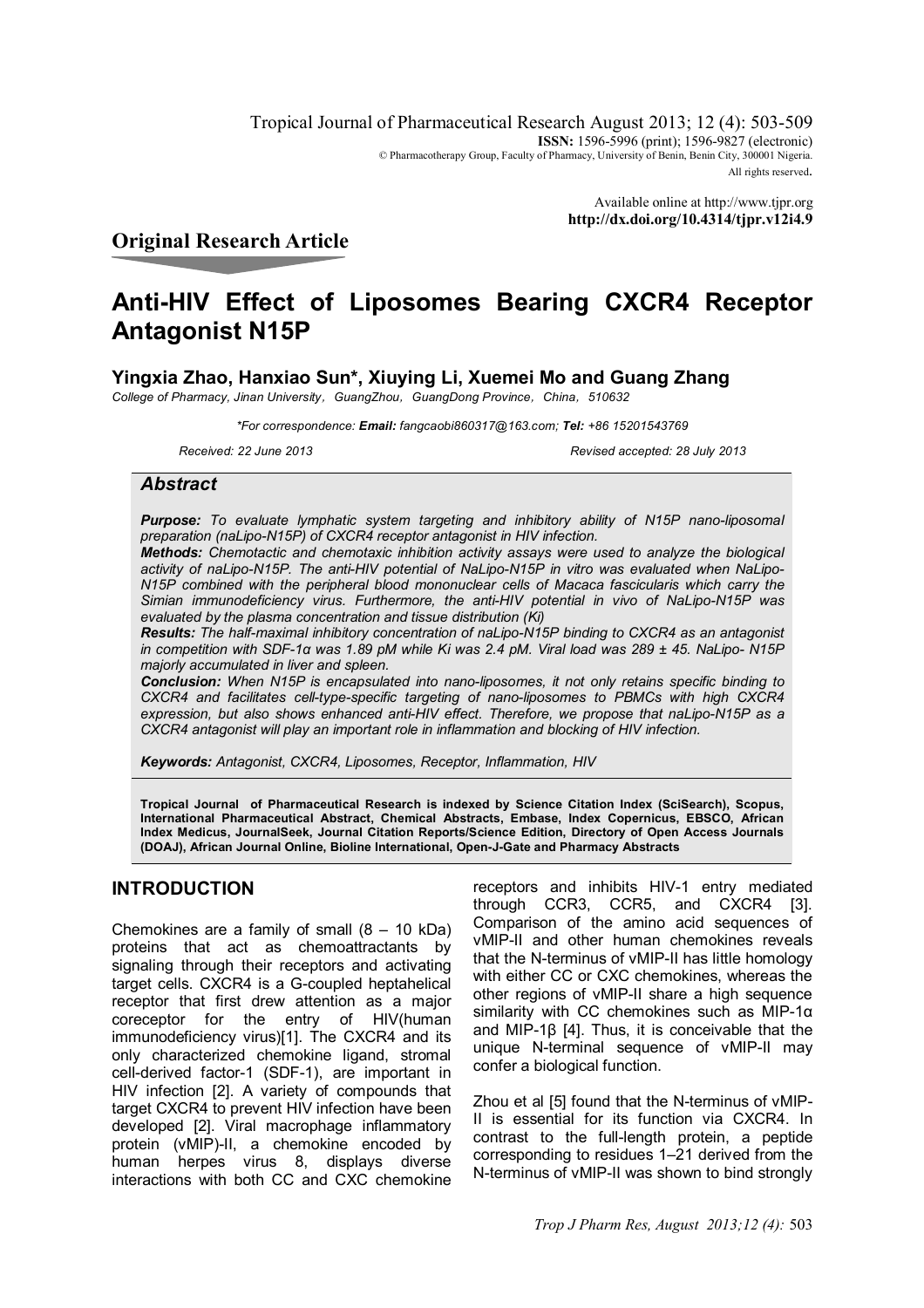to CXCR4. However, the spatial conformation of residues 1–21 of vMIP-II is extremely variable due to its poor stability, leading to variations in its biological activity. Nevertheless, a multiple sequence alignment between vMIP-II and the CXCR4 receptor-binding factor showed that the N-terminal 1-15 peptide has the same specific binding to CXCR4. Furthermore, the N-terminal 1–15 peptide of vMIP-II was more stable (the instability index (II) was 28.79, the residues 1–21 of vMIP-II was 57.29). To test this hypothesis, a synthetic peptide derived from the N-terminus 1– 15 of vMIP-II was synthesized (LGASWHRPDKCCLGY, designated as N15P).

At present, nanotechnology plays an important role in the development of new types of therapeutic interventions [6]. Systemically administered nano-therapeutics have been shown to enhance the therapeutic index of drugs, either by increasing the drug concentration at the site of interest and/or by decreasing exposure in healthy tissues. Therefore, in order to improve the antagonistic activity of N15P against CXCR4 and to target prevention of HIV infection in inflammatory tissue with high CXCR4 expression in vivo, the peptideas encapsulated into nanoliposomes, named naLipo-N15P.

# **EXPERIMENTAL**

# **Materials**

Human PBMCs were separated from whole blood by centrifugation using Ficoll density gradient centrifugation. Lymphocyte separation medium was purchased from Sigma (USA). The recombinant human chemokine SDF-1a was lyophilized and dissolved as 1 or 2.5 *μ*g/*μ*L stock solutions in sterile phosphate-buffered saline (PBS) and stored at -20  $^{\circ}$ C in aliquots. Na<sup>125</sup>I was purchased from R&D Systems Inc. Cell culture media plus 10% fetal bovine serum were also purchased from R&D Systems Inc (USA). The *v-* radioimmunoassay counter and RPMI 1640 containing 0.5% fetal bovine serum was purchased from Sigma. *Macaca fascicularis* bearing simian immunodeficiency virus (SIV) were obtained from our laboratory (We have acquired approval from the JinNan University Ethical Committee in accordance with "Principles of Laboratory Animal Care". The peptide (NH<sub>2</sub>-LGASW HRPDKCCLG Y -COOH, named N15P) was synthesized by Ji Nuo Tai Biological Technology Co., Ltd. Xian, China), using standard fluorenylmethyloxycarbonyl chemistry and purified by high-performance liquid chromatography, sequence confirmation was by mass spectroscopy; the purity was 98%, and the molecular weight was 1705.9.

### **Radioiodination**

The N15P was radioiodinated with  $Na<sup>125</sup>$  using the chloramine T method and acetylated using acetic anhydride [7]. The labeling rate and radiochemical purity were 80  $\pm$  5.12 and 89.00  $\pm$ 3.67 %, respectively. The specific activity was 1142 μCi/nM,

### **Preparation of naLipo-N15P**

The nano liposomes were prepared using the reverse rotary evaporator combined with ultrasound. Lecithin and cholesterol (ratio, 5:1) were dissovled in diethyl ether in a centrifuge tube by vortexing in a WH-2 miniature vortex, then transferred to a round bottom rotating flask. While stirring the mixture of lecithin cholesterol and diethyl ether, N15P was added to the mixture. The round bottom rotating flask was placed in a water bath (temperature, 45 °C) to completely volatilize the ether .The pale yellow layer in the bottom of the rotating roundbottomed flask was dissolved with 10 ml diethyl ether again, and 10 ml double -distilled water was added . The mixed liquid was poured into a beaker for ultrasonic vibration for 5 minutes. The sonicated liquid mixture was poured into a round bottom flask for rotary evaporation for 35 min. The liquid mixture converted into a milky white powder, named nano-liposome. The results of particle size analysis and potential detection of the nano liposome showed that its shape is circular, and evenly distributed; the average particle diameter was 80.3 ± 11.37 nm; zeta potential was  $29.37 \pm 3.30$  mV, and they remained fairly stable after storage in a refrigerator for 1 month. After 4 months of storage at -20 °C, the encapsulation efficiency was still 56.73±0.22. The encapsulation efficiency of naLipo-N15P at -20 °C was higher and more stable than at either 4 °Ç or 25 °C  $(46.65 \pm 0.19 \text{ and } 20.52 \pm 0.17 \text{ respectively}).$ 

### **Chemotactic activity assay**

MTT assay is sensitive for the detection of the cytotoxicity of N15P for peripheral blood mononuclear ells (PBMCs), and thus the method can assess drug toxicity in normalhuman cells, provide a measure of chemotaxis. MTT assay was used to determine the chemotactic activity of healthy human PBMCs treated with naLipo-N15Ps and by N15P. Different concentrations of naLipo-N15P and N15P (10× dilutions from 1000 ng mL $^{-1}$  to 0.1 ng mL $^{-1}$  with RPMI 1640) were added to PBMCs  $(1 \times 10^6 \text{ cells } mL^{-1})$ . RPMI 1640 without serum solution was used as the blank control; the same amount of SDF-1α was used as the positive control. The absorbance of each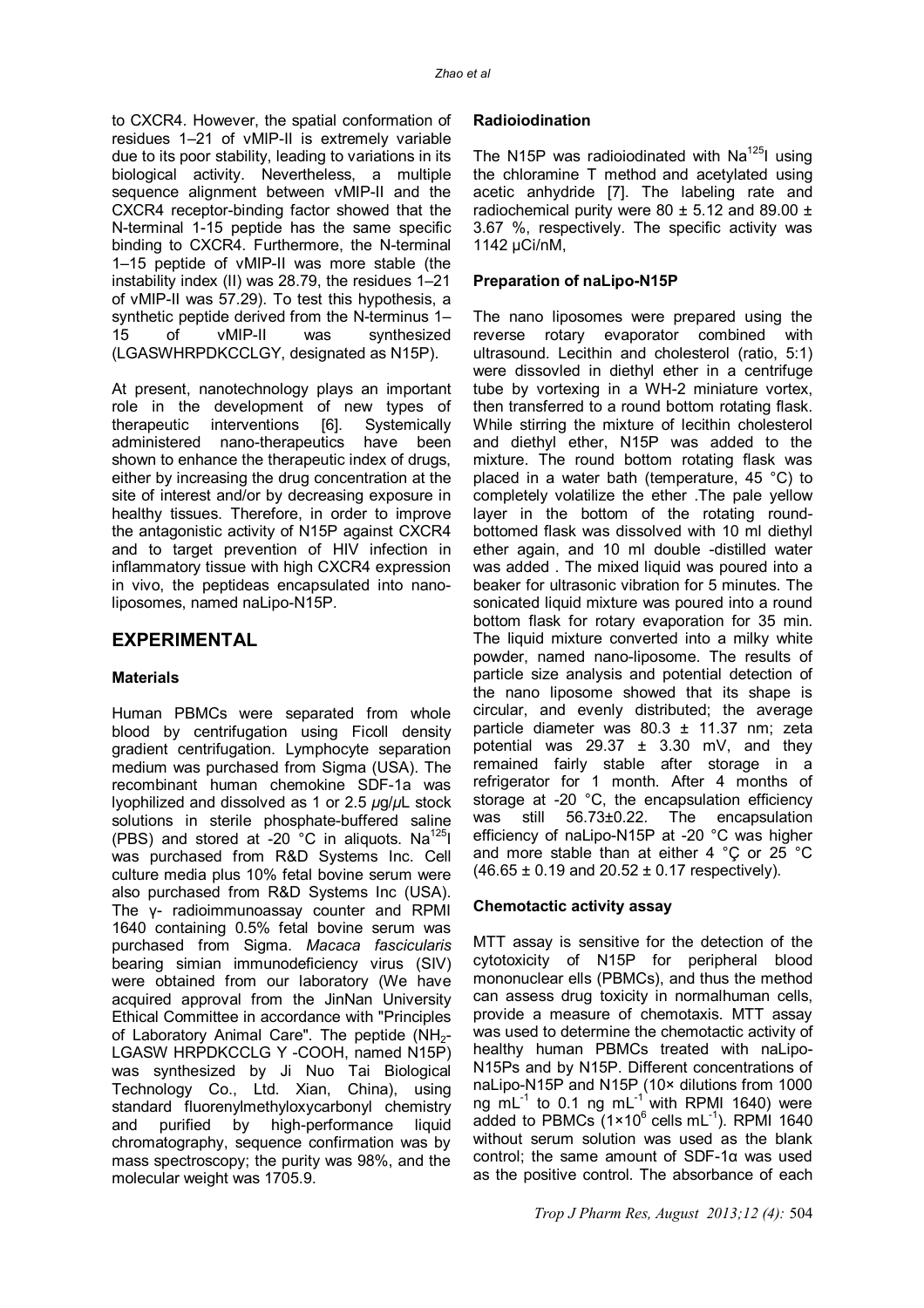well at 490 nm was measured using a microplate reader (DNM-9606, ShangHai BILON). The resulting cell viability was calculated as described previously [8].

#### **Chemotactic inhibition activity assay**

To detect the chemotactic inhibition activity of naLipo-N15P, we tested nine different physiological chemokine receptors on PBMCs (IL-8, MIP-3α, MIP-3β, MCP-1, exotaxin-2, IP-10, I-309, SDF-1α, purchased from Sigma). RPMI 1640 was the blank control, 10 ng/mL SDF-1α in RPMI 1640 as the positive control, and different concentrations of naLipo-N15P and N15P (0.1, 1, 10, 100, and 1000 ng/ml) in chemotactic buffer as the experimental group. Chemotaxis experiments were conducted in a 24-well Transwell unit, incubated for 2 h at 37 °C in 5%  $CO<sup>2</sup>$ . Cell density was counted using a hemocytometer, and the data analyzed using SPSS Statistics software, version17.0.

### **Competitive binding to CXCR4**

In order to study receptor-ligand binding, competitive binding experiments were performed using a single concentration (0.5 nM) of  $^{125}$ -N15P and  $125$ - naLipo-N15P in the presence of increasing concentrations of unlabeled ligand in a 100-*μ*L final volume of binding buffer (50 nM Hepes, pH 7.4, 1 nM CaCl<sub>2</sub>, 5 nM MgCl<sub>2</sub>, 0.1 % bovine serum albumin) containing  $1 \times 10^6$ PBMCs. Nonspecific binding was determined by the addition of 100 nM unlabeled naLipo-N15P or N15P, respectively. Samples were incubated for 60 min at room temperature. The incubation was terminated by separating the cells from the binding buffer by centrifugation and washing once with 500 *μ*L cold binding buffer. Bound ligand was quantified by counting γ emissions.

In ligand competition experiments, the concentration of <sup>125</sup>I-N15P or <sup>125</sup>I- naLipo-N15P and <sup>125</sup>I-SDF-1a were fixed at 0.5 nmol/L, and unlabeled N15P or naLipo-N15P were added to the PBMC suspension. Samples were incubated for 60 min at room temperature. The incubation was terminated by separating the cells from the binding buffer by centrifugation and washing once with 500 *μ*L of cold binding buffer. Samples were washed with PBS two times by centrifugation at 3000 ×g for 3 min to wash away free  $^{125}$ I-N15P,  $^{125}$ I-naLipo-N15P and  $^{125}$ I-SDF-1a. Bound ligand was quantified by counting γ emissions.

**Detection of specific binding**: The experimental group was treated with 200 ng/mL naLipo-N15P and N15P. SDF-1α was used as

the positive control group and human serum albumin as negative control group. The cells were then treated with 100 ng/mL CXCR4-FITCmonoclonal fluorescent antibody, after incubated for 2h. The coverslip and slide were sealed with a solution of glycerol and PBS. The values were<br>determined by laser scanning confocal laser scanning confocal microscopy (LSCM) with absorbance/emission wavelengths of 480/550 nm.

#### **Pharmacokinetic properties of naLipo-N15P**

Equal amounts of naLipo-N15P (1 mg/kg) or N15P were injected into the tail vein of *Macaca fascicularis* infected with SIV. The blood was collected at various time points (15, 30, 45, 60, 75, 90, 120, 150, 180, 240, and 300 min) to detect the plasma concentration. Ninety minutes after the injection of naLipo-N15P, or 75 min after the injection of N15P, the heart, kidney, spleen, lung, and liver were removed, and the associated adipose tissue and connective tissue were cleaned. After washing with PBS, the surface water was drained using filter paper. The right amount of tissue was weighed, and an equal volume of saline was added, followed by highspeed homogenization. The homogenate was centrifuged at 2000× *g* for 15 min and sterilized by passing through a microporous membrane (0.22 *μ*m). The supernatant was placed in a 4°C refrigerator to be used for tissue distribution studies.

#### **Effect of naLipo-N15P on SIV infection**

The blood of *Macaca fascicular* infected with SIV was extracted, and the PBMCs separated. The same amount of naLipo-N15P (1 mg/kg) and N15P was incubated with these PBMCs at 25 °C in 5 %  $CO<sub>2</sub>$ , for 24 h. PBMCs without naLipo-N15P or N15P were used as a negative control, and equal amounts of T20 as anti-HIV drugs were added for the positive control. Each group was detected by flow cytometry after 24 h incubation. Viral load was detected by real-time polymerase chain reaction (PCR) after 24 h incubation. The conserved gag and env region was amplified using specially designed primers<br>(forward primer: 5'-AGTGGGGGAC (forward primer: 5'-AGTGGGGGGAC ATCAGCAGCCATGCAAAT-3', reverse primer: 5'- GCTATGTCAGTTCCC CTTGGTTCTC-3'; primers synthesized by Shanghai Biological Engineering Co. Ltd.), to establish a system for the determination of the viral load of SIV by realtime PCR in each of the following groups: naLipo-N15P-treated, N15P-treated, untreated (blank), and T-20-treated (positive control, a kind of HIV drugs, presented by Nan Yang Central Hospital).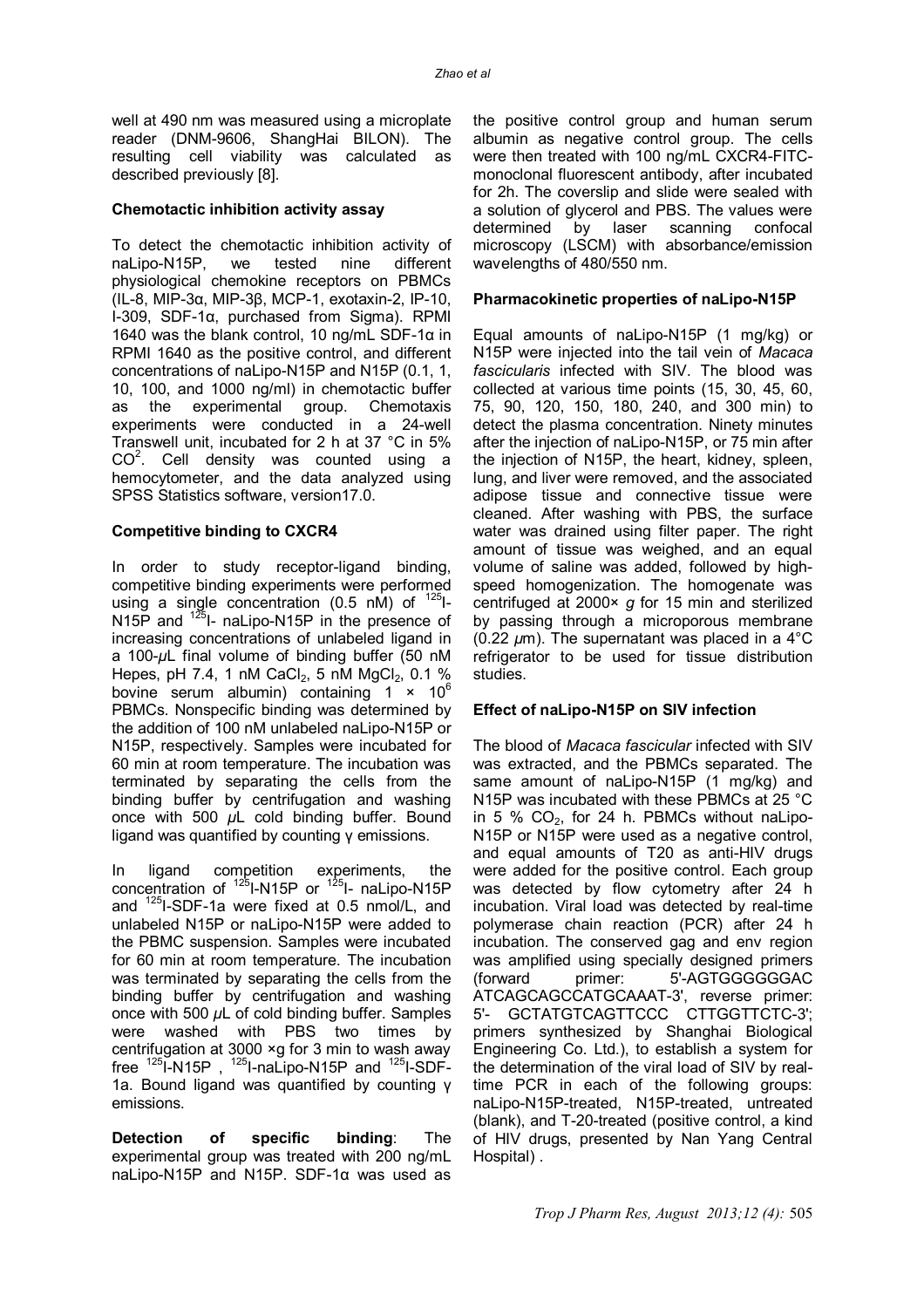#### **Statistical analysis**

All of the data were analyzed using SPSS software, version 17.0. Significant level was set at I *p* < 0.05.

# **RESULTS**

The results of particle size and zeta potential analyses of the nano-liposome showed that particles were circular, and evenly distributed; the mean particle diameter was  $80.3 \pm 11.37$  nm and zeta potential was  $29.37 \pm 3.30$  mV; they remained fairly stable after storage in a refrigerator for 1 month. After 4 months of storage at -20 °C, the encapsulation efficiency remained 56.73±0.22. The encapsulation efficiency of naLipo-N15P at -20 °C was higher and more stable than at 4 and 25 °C (46.65  $\pm$ 0.19 and  $20.52 \pm 0.17$ , respectively).

No chemotactic effect on PBMCs SDF-1α is the only known chemokine that binds to and activates CXCR4. Therefore, we used SDF-1α stimulation of PBMCs as a positive control. The number of migrating cells in the experimental group was divided by the number of migrating cells in the blank control group to calculate the chemotactic index. Compared with control wells, the absorbance values from wells treated with different concentrations of naLipo-N15P were not significantly different (*p* > 0.05). Therefore, naLipo-N15P had little impact on the survival and growth of normal PBMCs. Additionally, different concentrations of naLipo-N15Ps show apparently no toxic effect on PBMCs.

#### **Inhibition of chemotactic activity induced by SDF-1α**

The effects of different concentrations of naLipo-N15P (0.1, 1, 10, 100 and 1000 ng/mL) on PBMC activity were analyzed by one-way analysis of variance. The differences among the various groups were statistically significant (*p* =  $0.001$  < 0.05, a = 0.05), but there was no difference between the chemotactic index values of each experimental group and that of the blank control group.

We calculated the chemotactic index for each of the tested groups; the chemotactic index for the positive control group was  $5.86 \pm 1.15$ , whereas the chemotactic indices of the experimental groups were < 2. From the statistical point of view, a chemotactic index < 2 denotes the absence of chemotaxis. This result indicated that PBMCs treated with N15P and naLipo-N15P showed no chemotaxis.

The research about the chemotaxic index induced by IL-8, IP-10, I-309, MCP-1, SDF-1α, eotaxin-2, MIP-3α, and MIP-3β indicated that, the naLipo-N15P and N15P inhibited the chemotactic activity induced by SDF-1 $\alpha$  in a dose-dependent manner, but there was no obvious effect on the chemotactic activities induced by the other seven kinds of chemokines. The number of PBMCs exhibiting chemotactic activity induced by SDF-1α obviously reduced upon treatment with the same concentrations of naLipo-N15P and N15P (Figure 1).



**Figure 1** The chemotaxic index induced by IL-8, IP-10, I-309, MCP-1, SDF-1α, eotaxin-2, MIP-3α, and MIP-3β

When the concentration of naLipo-N15P and N15P were 0.1 ng/mL, the cell chemotaxis induced by SDF-1 $\alpha$  was inhibited. The inhibition rate reached 78.88% when the concentration of naLipo-N15P and N15P were 1000ng/ml. What's more, the chemotactic index of PBMCs treated with different concentrations of naLipo-N15P and N15P (0, 0.1,1,10,100 and 1000 ng/ml), compared with the control cells, shown that there was no significant differences between the inhibition of SDF-1α-induced chemotactic activity by naLipo-N15P and N15P (*p* > 0.05). By the Reed-Murch method, the half maximal inhibitory concentration  $(IC_{50})$  of naLipo-N15P, which plays a role in the chemotactic activities induced by SDF-1α, was calculated as 3.31 pg/mL. The results show that naLipo-N15P can influence the chemotactic activity induced by SDF-1α in PBMCs in an apparently dose-dependent manner.

#### **Competitive binding of naLipo-N15P to CXCR4**

We used flow cytometry to detect the biological activity of naLipo-N15P with the chloramine T method as previously described [9]. Bound radioactivity was measured using a Wallace counter (Turku, Finland) with 70% efficiency. Specific binding (Bs) was determined by subtracting nonspecific binding  $(B_{NS})$  from total binding  $(B_T)$ , and the free ligand concentration was estimated by subtracting the amount of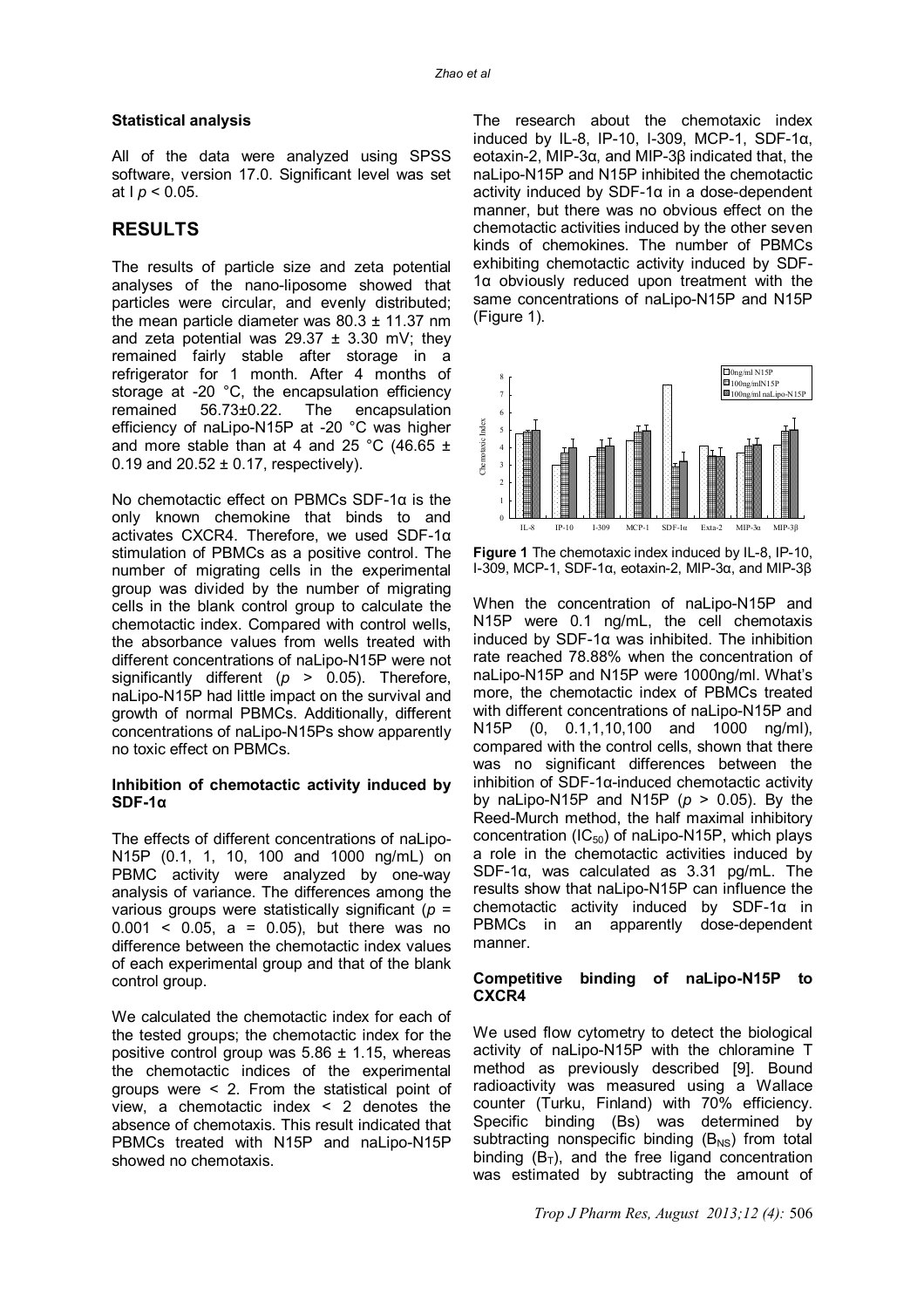bound ligand from the total amount of ligand added. The equilibrium  $K_d$  was calculated as the free concentration of radioligand at half-maximal binding, by fitting data to the Hill equation and by linear Scatchard transformation [10].

The data were evaluated by a nonlinear fourparameter logistic model to estimate the  $IC_{50}$ value (the concentration of competitor at halfmaximal specific binding). The relative binding affinity (RBA) of each competitor was calculated as the ratio of the concentrations of N15P or naLipo-N15P and competitor required to reduce specific radioligand binding by 50 % (ratio of  $IC_{50}$ values). The RBA values of N15P and naLipo-N15P were arbitrarily set at 100. The Cheng-Prusoff equation was used to calculate the  $K_i$  of the various competitors. The  $IC_{50}$  can be calculated from the competitive inhibition curve of naLipo-N15P as a CXCR4 antagonist (fig 2-3). The  $IC_{50}$  was 5.01 pM, indicating increased competitive inhibition of CXCR4 binding compared to that seen with N15P alone. The competitive binding to SDF-1α was 1.89 pM and the K<sub>i</sub> was 2.4 pM. The K<sub>d</sub> values calculated from the saturation curves were  $1.11 \pm 0.21$  nmol/L for PBMCs, and  $14.06 \pm 0.89$  nmol/L for SDF-1 $\alpha$ . The  $B_{max}$  was 611.1±0.58 fmol/mg. The results of a saturation ligand binding assay with $125$ I-naLipo-N15P show that naLipo-N15P bind with high affinity to membrane receptors on human PBMCs. Further, <sup>125</sup>I-naLipo -N15P strongly competed with the CXCR4 binding of  $125$ -SDF-1α in a concentration dependent manner. These results indicate that the inhibition of CXCR4 binding to SDF-1α by naLipo-N15P is as high as that of N15P.



**Figure 2:** The binding of naLipo-N15P/N15P to the CXCR4 receptor on human PBMCs (Scatchard plot)

#### **Specific binding to CXCR4 on the surface of PBMCs**

Data from the negative and positive control groups indicate the reliability and credibility of this experiment. CXCR4 molecules, labeled with FITC monoclonal antibodies, exhibited green fluorescence on the cell surface when viewed

under laser scanning confocal microscopy, indicating that CXCR4 was distributed on the cell



**Figure 3:** The competitive inhibition curve of naLipo-N15P for CXCR4 binding as measured by a saturation ligand binding assay with<sup>125</sup>I-N15 (Logit plot).

surface. The negative control group (human serum albumin) and the blank control group exhibited linear green fluorescence around the cells, with little fluorescence inside the cell. In the SDF-1a-treated positive control group, CXCR4 was distributed at the cell surface, the linear green fluorescence around the cells was reduced, and the intracellular green fluorescence was higher. The naLipo-N15P experimental group exhibited decreased linear green fluorescence around the cells, and increased intracellular green fluorescence. These data indicate that the cell surface receptor CXCR4 was partially internalized into the cells upon SDF-1a stimulation (Fig. 4). Based on flow cytometry and laser confocal detection of receptor internalization, naLipo-N15Ps, in contrast to N15P, not only induce CXCR4 internalization, but also prevent internalized receptors from cycling to the cell surface.



 a b c d **Figure 4:** Confocal microscopic images: untreated PBMCs (blank control, a), human serum albumintreated PBMCs (negative control, b), fractalkinetreated PBMCs (positive control, c), and PBMCs treated with naLipo-N15P (experimental group, d)

#### **Targeted distribution of naLipo-N15Ps** *in vivo*

NaLipo-N15Ps were present at maximal concentrations in blood at 96.75 min, and the concentration was maintained at relatively higher levels for a relatively long period than N15P. The plasma concentration-time curve of naLipo-N15Ps indicated that the area under the curve  $(AUC)$  of naLipo-N15P (6383.17 ng·ml<sup>-1</sup>·min) was higher than that of N15P (2272.53 ng·ml<sup>-</sup>  $1$ ·min). The distribution phase half-life of naLipo-

*Trop J Pharm Res, August 2013;12 (4):* 507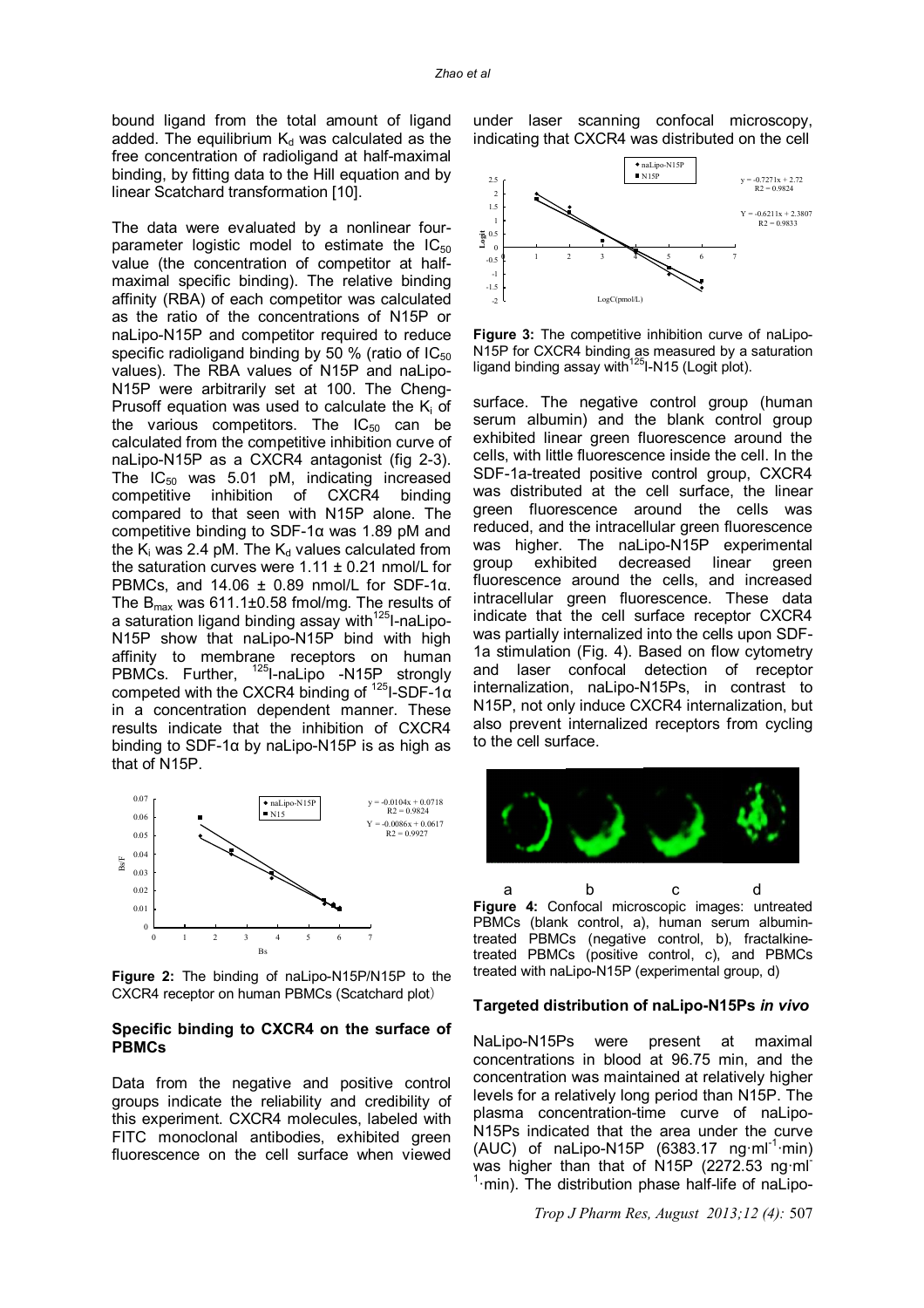N15P was 46.53 min, and the elimination phase half-life was 97.30 min. The distribution phase half-life of N15P was 49.86 min, and the elimination phase half-life was 41.99 min. The speeds of naLipo-N15P and N15P distribution from the central compartment to the peripheral<br>compartment were similar, whereas the compartment were similar, whereas the difference in elimination speeds was significant. NaLipo-N15Ps accumulated in target tissues, such as the heart, spleen, kidney, liver, lung, and other tissues, particularly in the liver and spleen, and decreased rapidly with time. This observation also indicates that liposome encapsulated drugs have a greater half-life in the circulation, facilitating HIV-targeted drug delivery. By tissue distribution, we found that the drug concentration in the liver rose from  $13.26 \pm 1.37$ to 61.41  $\pm$  1.58 ng/ml, whereas that in the spleen rose from  $2.97 \pm 0.11$  to  $20.71 \pm 0.32$  ng/ml. The concentration of naLipo-N15P also increased in lung tissue.

#### **Blocking the effect on SIV infection of PBMCs**

Following DNA amplification by real-time PCR, the data were analyzed by the system software. A standard curve was generated, with the logarithm of the starting template concentration plotted on the x-axis, and  $C_t$  on the y-axis. The regression equation for the standard curve was y  $=$  -2.321x + 26.752, with an R<sup>2</sup> value of 0.9981. The standard curve showed a good linear relationship within the range of  $10^1 \sim 10^4$  copies. The SIV viral loads in PBMC culture supernatants from the different experimental groups were calculated and expressed as the copy number per milliliter of cell culture supernatant. The actual viral load of the sample was calculated as the detected viral content divided by 0.9. The  $C_t$  of each sample was detected by real-time PCR, and the viral load was calculated from the standard curve based on the regression equation. The viral load of the positive control group was  $8924 \pm 1036$ , while the naLipo-N15P-treated group was  $289 \pm 45$ , the N15P-treated group was  $665 \pm 81$ , and the T-20-treated group was  $274 \pm 34$ . There were significant differences between the viral loads of the two treatment groups and the positive control group; however, no significant differences were seen between the naLipo-N15P-treated and T-20-treated groups. These data demonstrate that naLipo-N15P can potentially block SIV infection.

# **DISCUSSION**

The process of chemokines binding to receptor is as follows. Chemokine moves to the the sites of corresponding receptor. The exposed N-terminus combines with the N-terminus of the receptor to modify it to a minor groove, thus causing overall the chemokine receptor, to become allosteric, and expose the membrane binding site hidden in the transmembrane helix of membrane. The biological effect is exerted after the signal is generated and transmitted into the cells. Studies show that although the chemokines that change or truncate the N-terminus lose inflammatory ability, they can still combine with receptor. Thus they become the corresponding receptor antagonist. Thus, it seems that N-terminal contains a chemokine binding site, thus suggesting that chemokines binding receptor sites constitute a target for drug to bind selectively.

Because vMIP-II can combine with CCR1, CCR3, CCR5 and CXCR4 and other chemokine receptors , and does not cause receptor activation, so we predicted vMIP-II can be used as a blocking agent of these receptors. Therefore vMIP-Ⅱcan effectively prevent the virus from infecting target cells, by blocking co-receptor CCR5/CXCR4, which undoubtedly provides excellent molecular shape for exploring the design of chemokine receptor antagonist and provided better research to design small molecule anti-HIV drugs by the interaction study of chemokine ligand - receptor.

In the present work, we used a synthetic peptide approach to study the role of the N-terminus of vMIP-II in the recognition and binding of the important chemokine receptor CXCR4. A high positive charge is seen in several peptide and non-peptide inhibitors of CXCR4, such as T20, ALX40-4C, and AMD3100 [11]. However, the utility of these molecules is limited due to poor stability, toxicity, poor targeting *in vivo,* and other reasons.

In order to improve targeting and stability, enhance the bioavailability of N15P, N15P was encapsulated into liposome. We studied the biological activities of naLipo-N15P by chemotaxis research, reporter binding activities and tissue distribution research, to measure it as CXCR4 receptor antagonist.

Nanoliposomes (small unilamellar vesicles, SUV), is one of the more desirable liposomal pharmaceutical carrier. The specific advantages of stability, absorbability distribution, etc, are why nanoliposomes are employed to encapsulate hydrophilic, hydrophobic and amphiphilic drugs. Sustained-release drugs can play a pharmacodynamic role when they are delivered to target cells. Hence N15P was encapsulated in liposomes to change the distribution of drug *in vivo*, improve therapeutic index, as well as reduce therapeutic dose and drug toxicity.